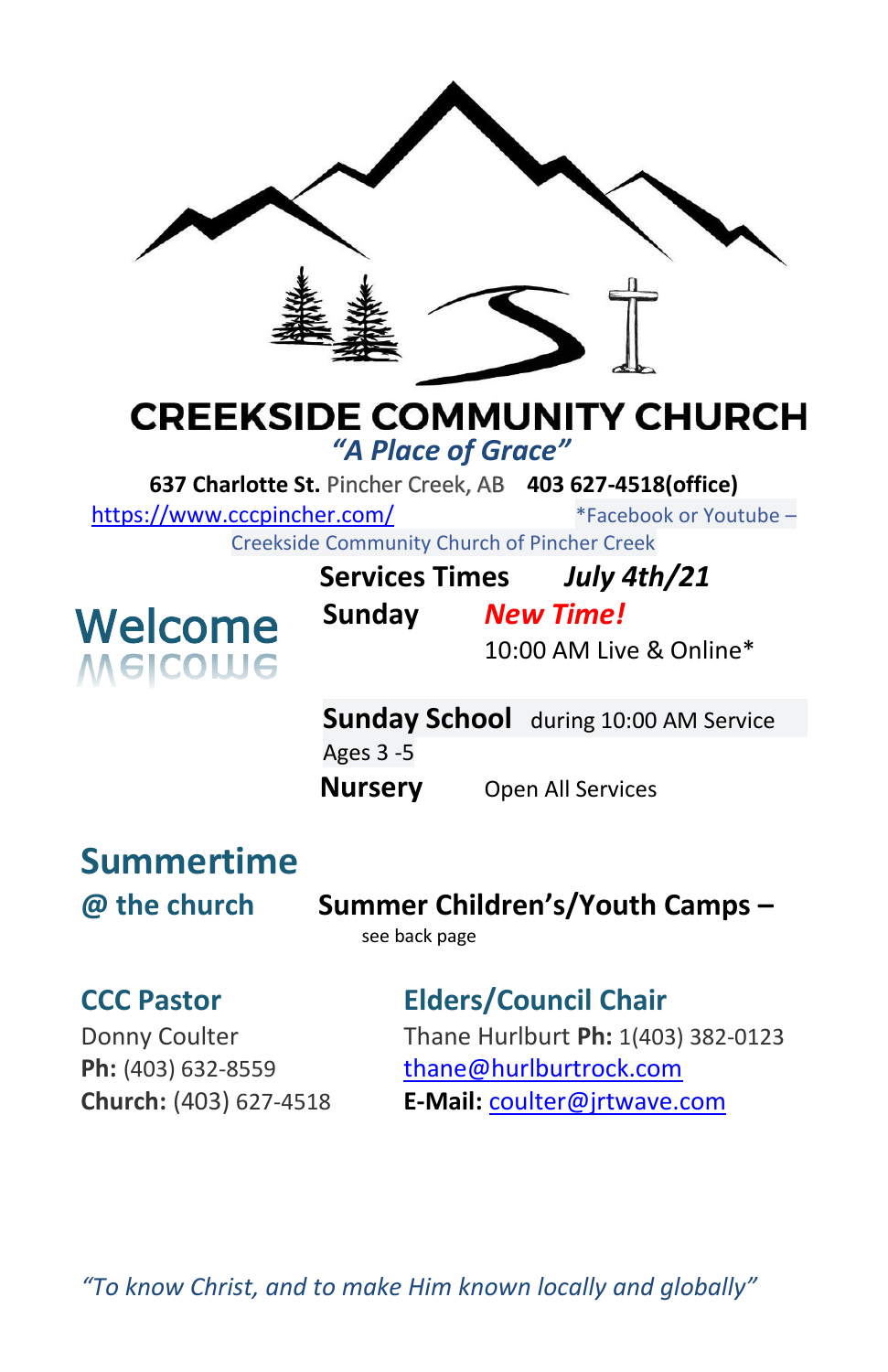# **Ministries & Outreach**

**Community** Joy Hurlburt *Deacon Congregational Care 403 330-5399*, [joy@hurlburtrock.com](mailto:joy@hurlburtrock.com)

**Missions** – leader and volunteers needed now – if you feel called to serve in this area of ministry, please speak to Pastor Donny

# **Prayer Needs** Pastor Donny

# **Youth Ministry 'Holy Rollers' Youth**

Leaders: Lachlan Terpstra Chelsea & Eli Barton **Ph: 403-339-0879 Ph: 403-795-2733**

# **Today's Worship Service**

**Welcome and Announcements** Pastor Donny & Thane *We praise God that our coming together in worship and fellowship is now back to 'normal'. With one important exception: Summer services start at 10:00 a.m.* Take time to connect with the Youth of our church by committing to pray for one of these young people. In the foyer is a fishing net – look for lights and pictures. Prayerfully select one picture – one youth – to be your's. Post this photo in a place you will see every day – fridge door, bathroom mirror, in your bible.

## **Worship Leaders: the Youth of our church family**

Eli, Chelsea, Ava, Darcy, Marlena, Nathan

*You Say Who You say I Am Trust in You Lord I need You* **Closing Song** – *Come Alive*

### **Prayer and Praise –**

o *Christians in India – Open Doors reports that India's Christians daily are persecuted for their faith. Other religious groups have vowed to eradicate them from India Psalm 83:1-4*

**Offerings Options - box** on back table, **Mail** - CCC Box 757, Pincher Creek T0K 1W0. **Auto-debit** or **e-transfer** – [ccctreasurer20@gmail.com](mailto:ccctreasurer20@gmail.com) **Benevolent offering** - box also on back table or add to your auto debit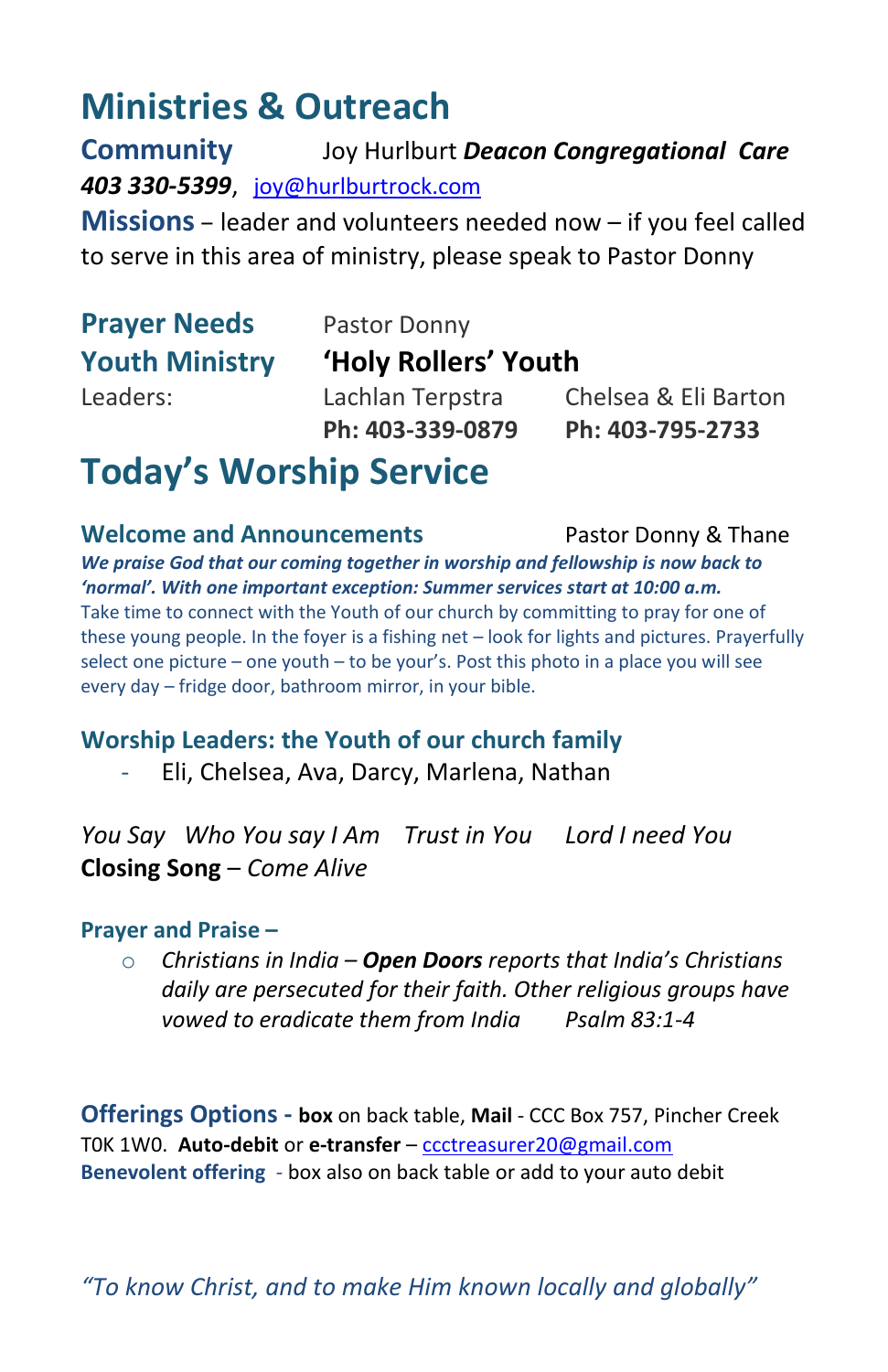# **Today's Message Notes . . .**

# **A Day of Preayer for our Youth**

# **I. A Charge to the Youth**

- A. Examine Yourself II Corinthians 13:5
	- Examine
	- Test
	- Know
- B. Make it right Romans 10:10-13
	- Confess
	- Repent
	- Believe

# **II. A Charge to Parents/Family**

- A. Same!
- B. Mothers I Timothy 5:13; Titus 2:4
	- Love your children
	- Manage the home

# C. Fathers Ephesians 5:6; Duet. 6:7

- Do not provoke but bring them up
- Teach it diligently
- Must be there!

# **III. A Charge to the Body**

- Be an example
- Care and pray don't judge and condemn